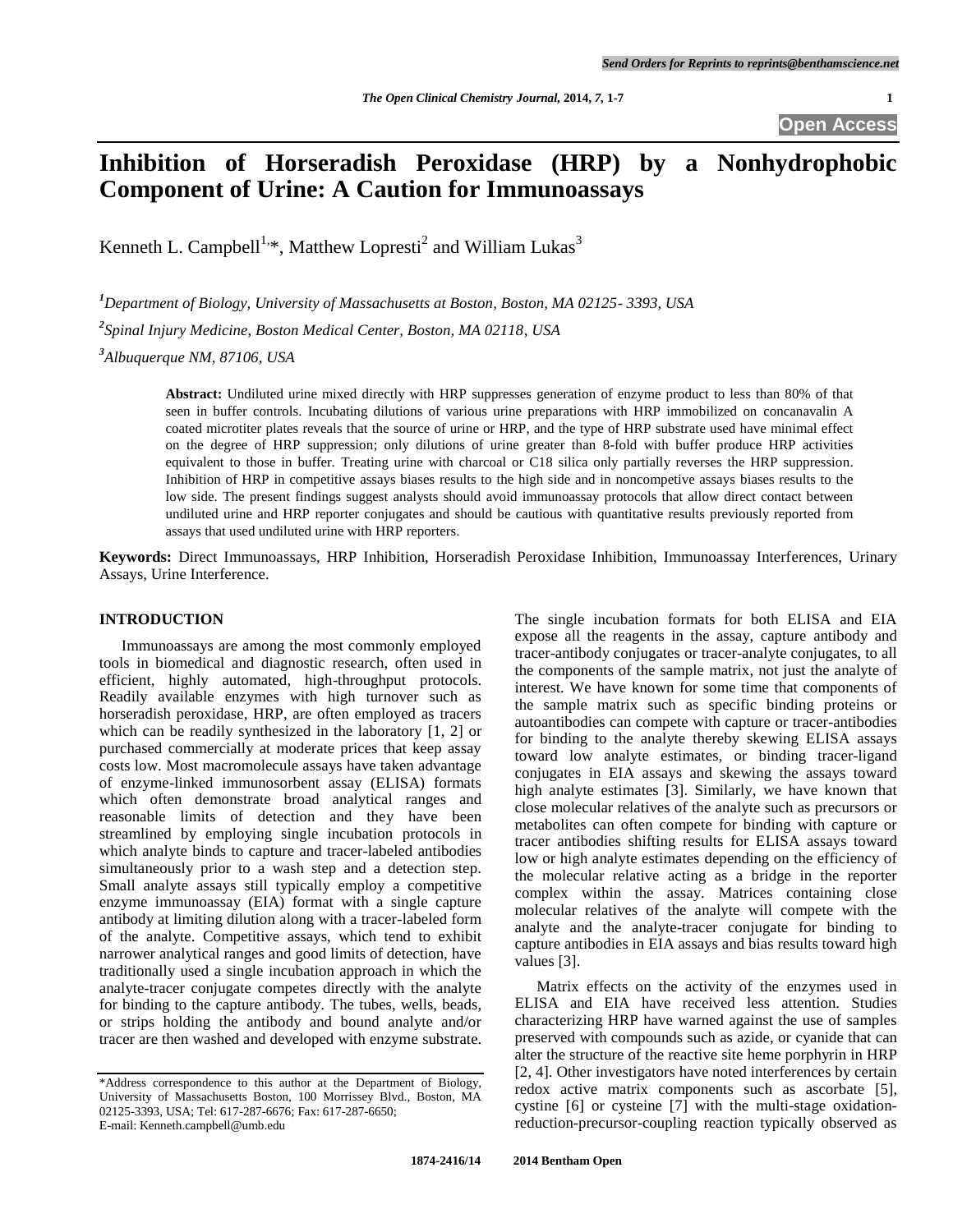the endpoint of HRP action [2]. The number of such active compounds is becoming more obvious with the definition of the human metabolome [8] and related projects. Bouatra *et al*. [7] in a thorough analysis of the metabolome data from multiple analytical platforms report that typical urine, which is a filtrate and subset of the metabolome in serum, contains at least 3079 detectible metabolites from 230 different chemical classes, most being very hydrophilic. They also find that urine contains 5-10 times the concentration of compounds found in cerebrospinal fluid or saliva while exhibiting 2-3 time the chemical diversity of those fluids. The compositional lists reported by Bouatra *et al.* based on HMDB data [7], Da Silva *et al.* based on automated flow injection NMR [9], and Gates *et al.* based on gas chromatography-mass spectral (GC-MS) analysis of organic acids in human urine [10] all indicate an abundance of highly soluble, multiply oxygenated, double-bond rich compounds that are often found in concentrations above 10 uM/mM of creatinine  $(≥ ~ 0.1 \text{mM}$  in urine), e.g., hippuric, citric, isocitric, glycolic, pyroglutamic, and threonic acids; cysteine is found in similar abundance. Such compounds either singly or in combination could easily act as chelating or reducing agents that could modify the redox status of the heme in HRP thereby altering the kinetics of subsequent dye formation, interfering with the production of the analytical signal in ELISA or EIA using HRP tracers, and altering the estimates of the analytes actually being measured. Similarly, as the HMDB  $[8]$  lists  $> 3000$  lipids that have been detected in urine, one or more of these may modulate HRP action [11- 13].

The importance of such matrix metabolome effects on an EIA became apparent in a direct assay with a testosterone-HRP reporter conjugate when a wash step was mistakenly omitted prior to adding a tetramethylbenzidine (TMB)/ sodium perborate HRP substrate mixture in phosphate-citrate buffer. The wells in the plate showed a uniformly high signal, as might be expected when they all contained the same high amount of analyte tracer conjugate, except in two wells containing minimally diluted adult male human urine. In those wells the HRP signal was totally suppressed. Because suppression could not be related to antigen-antibody interactions in this situation, there had to be an effect on HRP activity caused by undiluted urine. The problem was pursued when it was realized that this could exert: 1) a positive bias on the results of this and many other direct competitive assays for urinary analytes in our own and other laboratories, 2) a negative bias on results of direct noncompetitive assays, and, 3) indeterminant biases on results reported in published work.

#### **METHODS**

HRP binds *via* mannose core carbohydrate side chains to the lectin concanavalin A, Con A, [2,14]; Con A was used as a capture agent to immobilize HRP for testing the parameters of suppression. This avoided ambiguities that would arise if analyte antibodies were used to capture ligand conjugates of HRP. Immulon 4 HBX 96-well plates (Dynatech) were coated with 2 ug/well of Con A (Polysciences 3685) by incubating the lectin with fresh plates in 50 mM  $Na<sub>2</sub>CO<sub>3</sub>/NaHCO<sub>3</sub>$  buffer, pH 9.6, for 2-16 h followed by blocking with 50 μL/well 1% BSA in PBS or TBS for 0.5-2

h and washing 5 times with 5 mM PBS, 0.05% Tween 20, pH 7. Pure HRP (Sigma Chemical Company, St. Louis, MO, P-8375), pregnanediol-3α-glucuronide- HRP conjugate (made in-house using the same HRP preparation), or testosterone-HRP (Sigma T-0648), were added at 50 ng/well in PBS or TBS buffer with 1 mM each CaCl<sub>2</sub>, MgCl<sub>2</sub>, and  $MnCl<sub>2</sub>$  (to assure Con A activity) and incubated 2-16 h prior to washing (5 times). Human adult male urine, human adult female urine, prepubertal human male urine, adult male goat urine, and adult male rat urine were incubated at varying dilutions in PBS or TBS with the prepared plates for 2-16 h prior to washing 5-10 times and development with substrate mixtures. (All human urines were obtained from volunteers associated with the laboratory and/or consenting under IRB clearance. Animal urines were collected under IACUC approval.) Substrates were added (100 uL/well) to initiate colorimetric product formation (TMB, 3,3',5,5'-tetramethylbenzidine, Sigma T3405, 0.1 mg/mL in 0.05 M phosphate citrate buffer, pH 5, with 0.03% sodium perborate, Sigma P4922, or with  $0.003\%$  H<sub>2</sub>O<sub>2</sub> in 0.05 M phosphate citrate buffer, pH 5; or OPD, σ-phenylenediamine, Sigma P9187, 0.4 mg/mL in 0.05 M phosphate citrate buffer, pH 5, with 0.4 mg/mL urea hydrogen peroxide; or ABTS, 2,2'-azino-di- (3-ethylbenzo-thazoline-6-sulfonate, Sigma A1888, 0.4 mg/mL in 0.05 M phosphate citrate buffer, pH 4, with  $0.003\%$  H<sub>2</sub>O<sub>2</sub>) and allowed to react for 10-20 min. Reactions were halted prior to reading by addition of 50 uL of 100 g/L maleic acid (TMB, OPD) or 20 uL of 37 mM KCN (ABTS) [2]. Plates were read at substrate-specific wavelengths (TMB, 450 nm; OPD, 492 nm; ABTS, 415 nm) with an automated reader (Molecular Dynamics, SpectroMax 190). Raw absorbances across plates were normalized by expressing them as percentages of the mean maximal absorbance observed in replicated (16/plate) buffer control wells. The geometric mean and SD of fold dilution required for the assay endpoints of the urine dilution series to exceed the average result for the buffer control mean absorbance minus the 99% confidence interval, CI, for the buffer controls replicates in each assay were computed from the duplicated urine serial dilutions in each assay. Assays were most often repeated three times for each urine and enzyme/substrate combination. An average geometric mean and the standard error of those means, SEM, were computed across all enzyme/substrate combinations for each urine used. When assays were not replicated beyond a single assay no SD was computed.

#### **RESULTS**

It can be seen in Figs. (**1** and **2**) and Table **1** that HRP signals are inhibited when urine is minimally diluted. The inhibition falls rapidly with dilution. Inhibition of HRP activity was observed in all undiluted human and animal urine tested. Urine from immature and mature humans and from adult male rats and goats demonstrate suppression of HRP activity until they are diluted at least 4 - 8 fold in buffer prior to introduction into the assay. Urine samples diluted > 50-fold before incubation with HRP uniformly generated signals that agreed with buffer controls. However, virtually all urine samples suppressed HRP signals > 20-25% below control values when diluted < 2- 4-fold.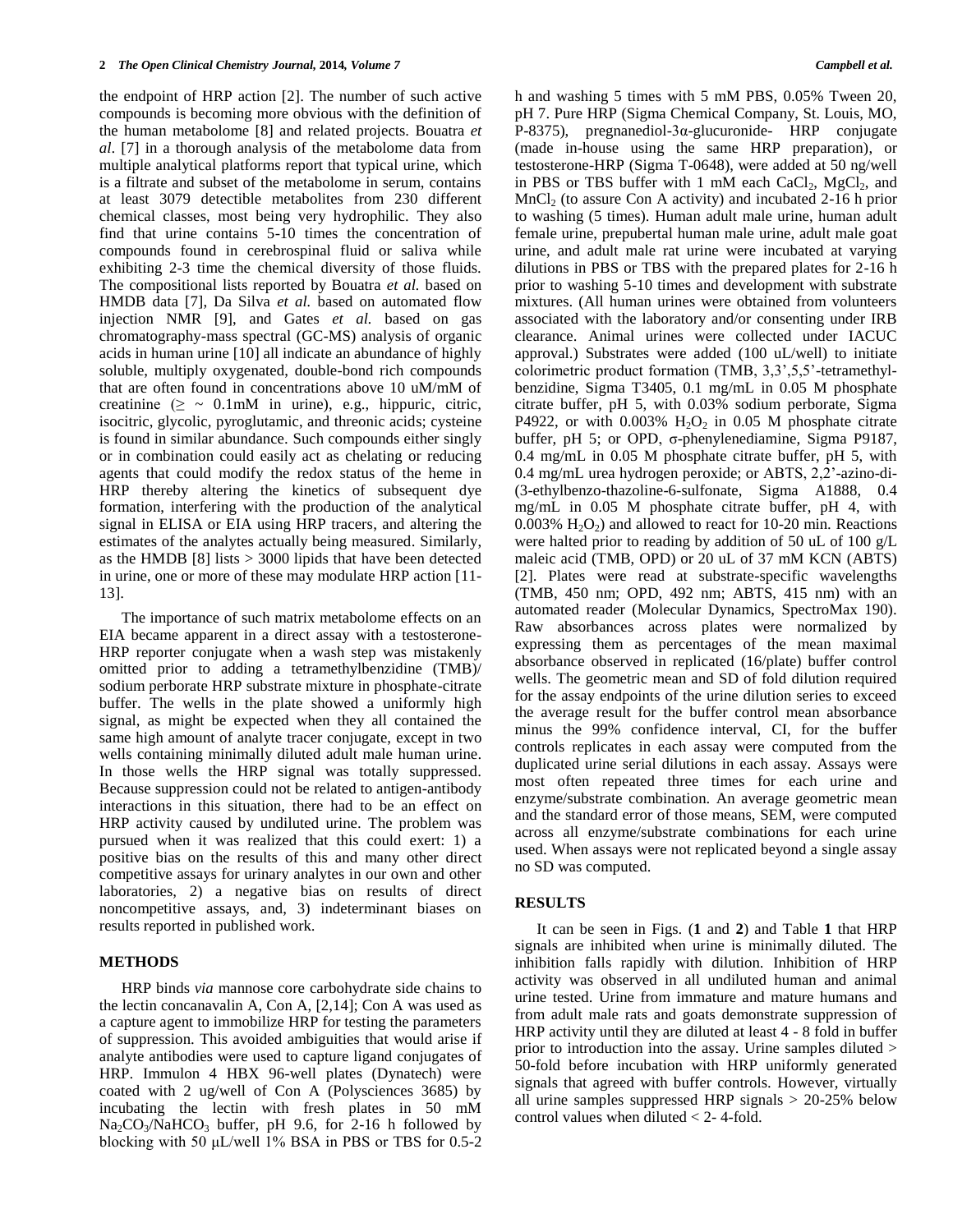

**Fig. (1).** Suppression of HRP signal is independent of substrate system used, variable among subjects and sampling days, and highly dependent on urine dilution. All assay results are shown and are expressed as percentages of the mean buffer control value. The range of the mean +/- the 99% confidence interval is shown. The fraction of full strength urine to which the immobilized HRP was exposed ranges from 1.0 (undiluted urine) to <0.01 (>100-fold diluted urine). Development of the HRP signal after washing out the urine samples with buffer was done using one of three substrate systems: ABTS plus  $H_2O_2$ , TMB plus sodium perborate, or OPD plus urea- $H_2O_2$ .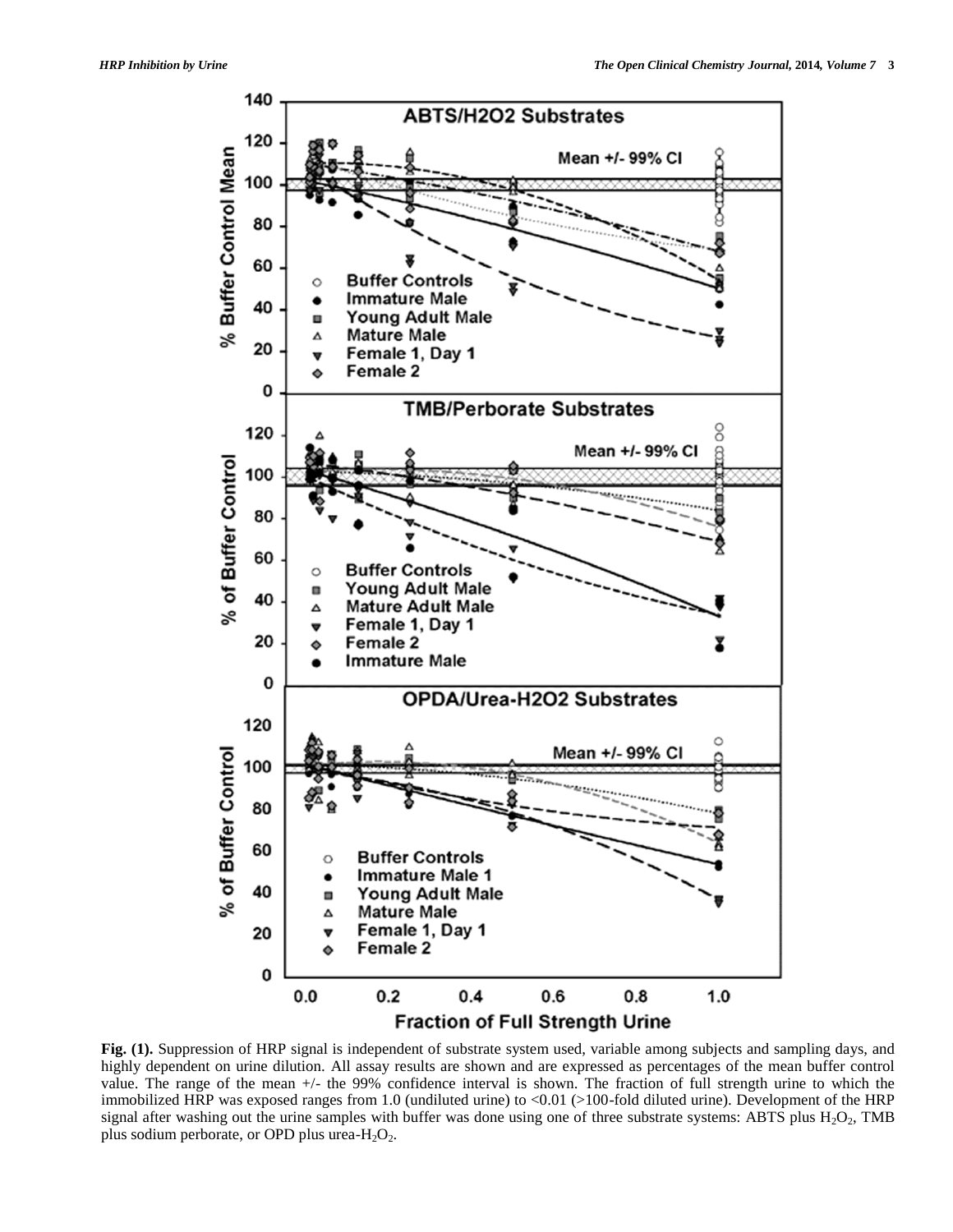

**Fig. (2).** Maximal signal suppression of HRP signal as a percentage of buffer control varies among samples, is consistent across substrate systems used, and is only partially eliminated by stripping urine with charcoal or C18 silica gel. Note the HRP signal in the presence of undiluted urine rises from 40-50% for the immature male urine to 75-85% for the undiluted stripped immature male urine and the signals for mature male urine sample also rise from 55-85% to 85-100% when the urine is stripped.

As seen in Fig. (**2**) and Table **1**, there was no uniformity across samples with respect to level of HRP signal suppression. No clear pattern of suppression by a single source of samples was apparent. Suppression was seen with all types of urine tested. Fresh or frozen samples exhibited similar profiles but some of the most intense suppression was found in fresh immature male samples and frozen adult female samples. Female samples from the same individual on different days showed different profiles as did samples from different females or males.

A number of tests were run to see if the interference was peculiar to a particular substrate system. Increasing the concentration of the buffer used to dilute urines in order to prevent pH effects failed to eliminate suppression of HRP signals by minimally diluted urine samples (data not shown). Nor did buffers containing 4M urea mimic urinary effects (data not shown). Suppression was observed using TMB with sodium perborate or with direct addition of 0.003% H2O2. It was also observed using ABTS and peroxide or OPD and urea/peroxide. In all cases similar levels of suppression were observed (Table **1**).

Several forms of HRP were tested to evaluate any dependence of the suppression on the type of HRP preparation. Similar degrees of suppression were seen regardless of the source of HRP activity. When titrated to allow a maximum of 1.5 - 2.0 optical density production from a TMB/perborate substrate within 5-10 min, all HRP preparations demonstrated similar inhibition responses (Table **1**). Pure HRP, a testosterone-HRP conjugate, or a preganediol-3α-glucuronide-HRP conjugate or all showed the same qualitative and quantitative responses to the presence of urine at varying dilutions.

To begin characterizing the chemical nature of the interfering substance(s) several samples of immature and mature male urine were treated with 1 g activated charcoal/10 mL urine and/or were passed over a BakerBond 500 mg C18 silica column (J.T. Baker, Inc., 7334-06). Such treatments decreased the HRP inhibition seen with untreated urine by about 50%. But it did not eliminate suppression. Thus, the inhibitory component is either hydrophilic or is only weakly hydrophobic. The lack of a pH effect suggests that whatever the inhibitor's identity, it is insensitive to proton concentration.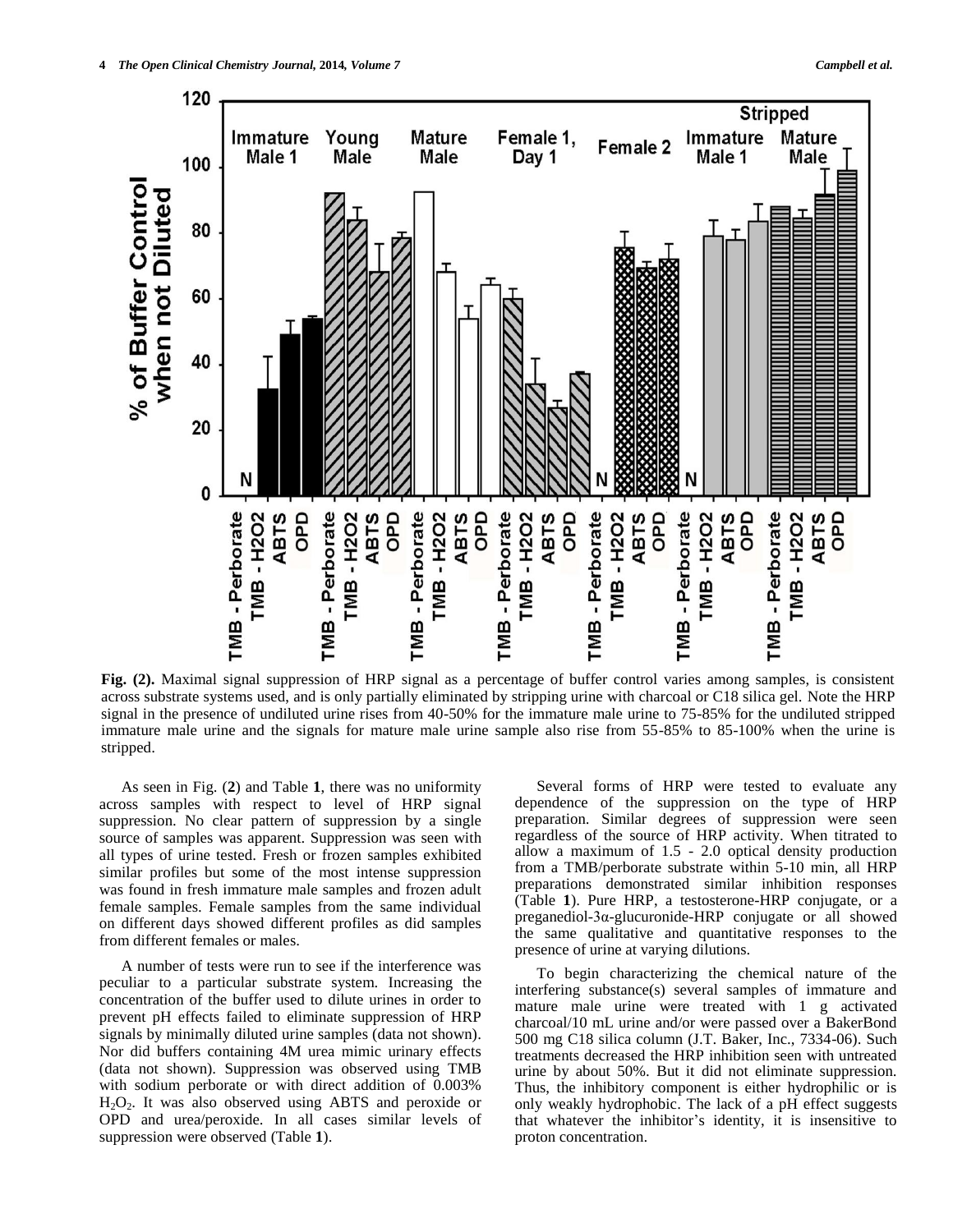|                                               |                         | $\mathbf{HRP}^{\mathrm{a}}$       |                         |                                | <b>T-HRP</b>         | <b>PdG-HRP</b>          | Overall                  |
|-----------------------------------------------|-------------------------|-----------------------------------|-------------------------|--------------------------------|----------------------|-------------------------|--------------------------|
| Subject                                       | <b>TMB/Perborate</b>    | TMB/H <sub>2</sub> O <sub>2</sub> | OPD                     | ${\bf A}{\bf B}{\bf T}{\bf S}$ | <b>TMB/Perborate</b> |                         | Mean SEM                 |
| Female 1,                                     | $14^b$                  | 32                                | 13                      | ${\bf 10}$                     | ${\bf 100}$          | 32                      | $24^{\rm c}$             |
| Day 1                                         | $\it 1.8$               | $2.5\,$                           | $2.2\,$                 | $1.4\,$                        |                      |                         | 2.0                      |
| Female 1,                                     | $\bf 8$                 |                                   |                         |                                |                      | $\pmb{8}$               | $\bf8$                   |
| Day 2                                         |                         |                                   |                         |                                |                      |                         | $0.0\,$                  |
| $\ensuremath{\textnormal{\textbf{Female}}}$ 2 |                         | $\mathbf{3}$                      | 16                      | $\boldsymbol{6}$               | ${\bf 10}$           |                         | $\boldsymbol{7}$         |
|                                               |                         | 1.4                               | $2.5\,$                 | 1.4                            |                      |                         | 1.8                      |
| <b>Immature</b>                               |                         | $\boldsymbol{6}$                  | 25                      | 16                             | ${\bf 100}$          |                         | 31                       |
| Male 1                                        |                         | 1.9                               | $2.2\,$                 | $2.5\,$                        |                      |                         | 2.6                      |
| <b>Immature</b>                               | $\overline{\mathbf{4}}$ |                                   |                         |                                |                      | 128                     | 21                       |
| Male $2\,$                                    | 1.5                     |                                   |                         |                                |                      |                         | $6.0\,$                  |
| <b>Young Adult</b>                            | $\overline{\mathbf{4}}$ | $\overline{\mathbf{5}}$           | $\sqrt{5}$              | $\overline{\mathbf{4}}$        | ${\bf 10}$           | 64                      | $\bf 8$                  |
| $\bf Male$                                    |                         | $2.2\,$                           | 1.4                     | $1.6\,$                        |                      |                         | 2.2                      |
| <b>Mature</b>                                 | 16                      | $\overline{\mathbf{5}}$           | $\overline{\mathbf{4}}$ | $\mathbf{3}$                   | ${\bf 10}$           | 32                      | $\pmb{8}$                |
| $\mathbf{Male}$                               |                         | $2.2\,$                           | $1.6\,$                 | 1.9                            |                      |                         | 2.1                      |
| Rat 1                                         | 64                      |                                   |                         |                                |                      | $\overline{\mathbf{4}}$ | 16                       |
|                                               | $2.5\,$                 |                                   |                         |                                |                      |                         | $4.0$                    |
| Rat 2                                         | 36                      |                                   |                         |                                |                      |                         | 36                       |
|                                               | 2.3                     |                                   |                         |                                |                      |                         | $\overline{\phantom{a}}$ |
| Goat                                          | 16                      |                                   |                         |                                |                      | $\boldsymbol{4}$        | $\bf 8$                  |
|                                               | $4.0$                   |                                   |                         |                                |                      |                         | $2.0$                    |
| ${\bf Immature}$                              |                         | $\mathbf{3}$                      | $\overline{\mathbf{5}}$ | $\overline{\mathbf{4}}$        | ${\bf 10}$           |                         | $\sqrt{5}$               |
| Male 1, Tx <sup>d</sup>                       |                         | $1.4\,$                           | 3.4                     | $0.0\,$                        |                      |                         | $1.5\,$                  |
| ${\bf Immature}$                              | $\overline{\mathbf{4}}$ |                                   |                         |                                |                      | $\mathbf 2$             | $\overline{\mathbf{3}}$  |
| Male 2, Tx                                    | $1.4\,$                 |                                   |                         |                                |                      | $0.0\,$                 | 1.3                      |
| Mature                                        | $\mathbf 2$             | ${\bf 10}$                        | $\mathbf{3}$            | $\mathbf{3}$                   | $\mathbf 1$          | $\overline{\mathbf{4}}$ | $\mathbf{3}$             |
| Male, Tx                                      |                         | 5.4                               | $2.2\,$                 | $1.9$                          |                      | $0.0\,$                 | $1.7\,$                  |

### **Table 1. Fold dilution required for endpoint to exceed buffer control Mean – 99% CI.**

**<sup>a</sup>**Abbreviations: HRP, horseradish peroxidase; Perborate, sodium perborate; T-HRP, testosterone HRP conjugate; PdG-HRP, pregnanediol-3α-glucuronide HRP conjugate; TMB, 3,3',5,5'-tetramethyl-benzidine; OPD, σ-phenylenediamine; ABTS, 2,2'-azino-di-(3-ethylbenzothazoline-6-sulfonate).

**b** Geometric mean and SD of fold dilution required for the assay endpoints of the urine dilution series to exceed the average result for the buffer control mean absorbance minus the 99% CI for the 16 buffer controls replicates in each assay; urine dilutions were duplicated in each assay and assays were run in triplicate if a SD is noted.

**c**Mean and SEM: the geometric mean and standard deviation of all test means for each subject urine.

<sup>d</sup>Tx, stripped with charcoal.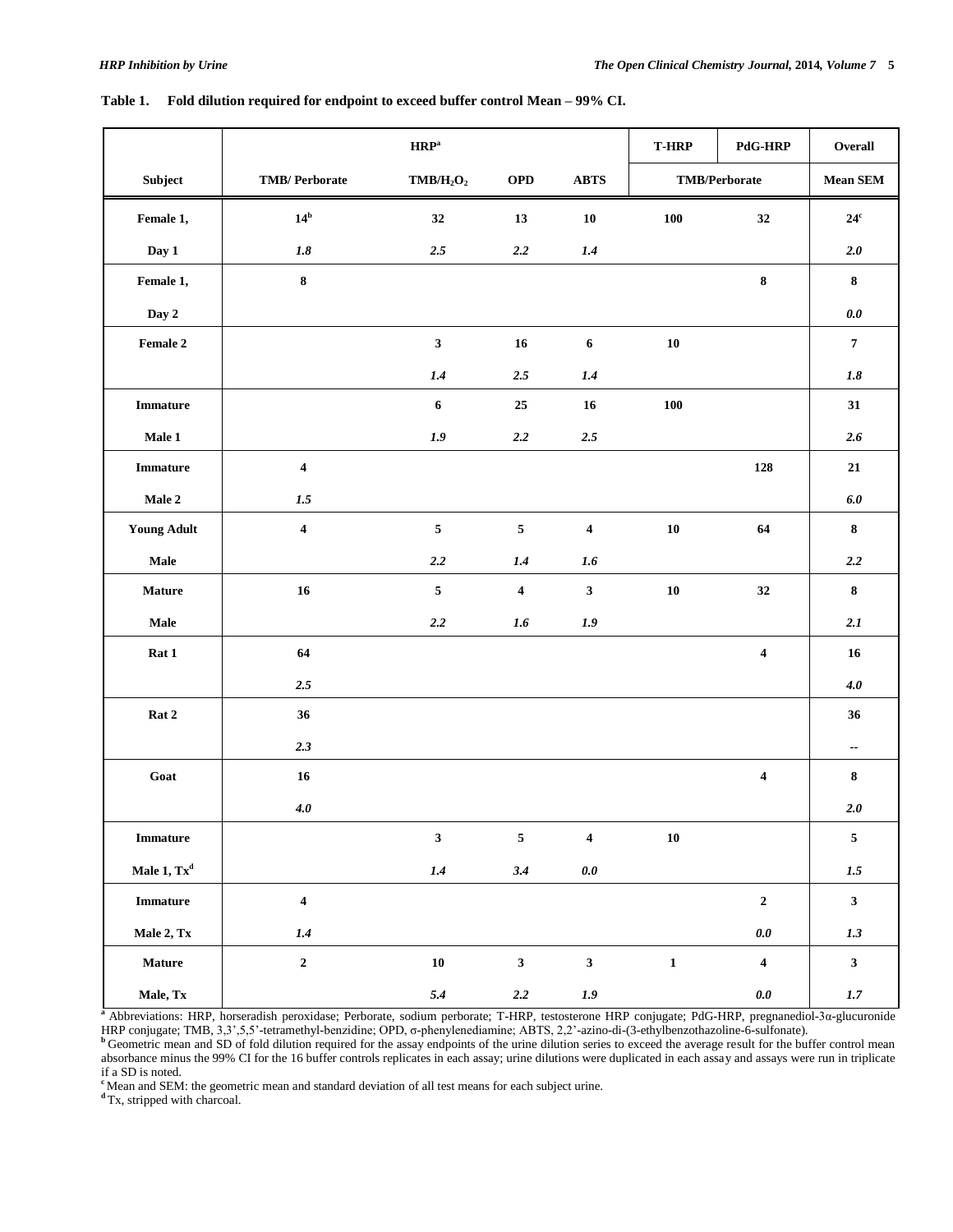#### **DISCUSSION**

The compounds involved in the observed inhibition are not merely causing a spectrophotometric interference because they actually diminish the amounts of substrate converted by HRP even after the urine samples have been washed from the plates. Thus, they do not resemble the behavior of ascorbate [5] which re-reduces oxidized substrate when present during the enzyme reaction, or of digoxin [15] which binds to the enzyme-substrate complex. Moreover, they suppress the enzyme activities measured to a similar extent even when substrates generate products of very different colors. They may involve endogenously generated cyano, azide, or other amine compounds capable of interacting with the active site of peroxidase [2, 4], hydroxamic acids, hydrazides, and amides that alter spectral behavior of peroxidase as well as its kinetic characteristics [16], or homogentisic acid which inhibits catalysis at high concentrations [17]. They might also be thio-compounds such as sulfide [18], thioureas [19] or thiouracils [11] that seem to inhibit *via* interference with a thio group in the vicinity of the prosthetic group of the enzyme; L-cystine or cysteine reach uM concentrations in normal urine [6,7] and can also inhibit HRP [20], possibly through a similar mechanism. The water soluble cations  $Cd^{+2}$ ,  $Co^{-2}$ ,  $Cu^{+2}$ ,  $Fe^{+3}$ ,  $Mn^{+2}$ , Ni<sup>+2</sup>, Pb<sup>+2</sup> are all present in at least trace quantities in urine and are known inhibitors of HRP through either catalytic interference or enzyme conformational change [20]. If the 1 mM of  $Mn^{2}$  present in our assays during capture of HRP did inhibit HRP action, we were still able to clearly observe the effects of urine dilution and urine source. Finally, the inhibitory activity may involve some of the phenolic or aromatic compounds that are known to be able to bind to the enzyme in a hydrophobic area near the active site and to alter reaction kinetics [11-13].

Determination of the exact identity of the inhibitory species detected in this study will require HPLC fractionation in combination with MS or NMR analyses. However, knowing the identity of any inhibitors will not simplify or correct the urine-based direct analyte assays of interest in most diagnostic contexts. This is particularly so if the inhibition or HRP is a cumulative action of multiple components of the many commonly found in urine.

### **CONCLUSIONS**

From this brief investigation we conclude: 1) it is apparent that urine in undiluted form is highly unsuited to direct immunoassay protocols that expose the HRP reporter conjugates to that urine; 2) this is true without respect to urine source, assay type, or substrate system employed; and, 3) the inhibition is caused by a component that is only partially removed by charcoal treatment and is probably a water soluble organic compound.

We recommend that: 1) since the inhibition diminishes rapidly with dilution of urine in buffer, it should be negligible if assays are run with urine diluted at least 10 fold in buffer before assay; 2) assays that use two-step protocols or analyte extraction that prevent direct interaction of urinary matrix components with HRP tracers should be used whenever possible because they should not be subject to this type of interference; and, 3) considerable caution should be

observed in attempting to use or interpret data from previously published reports that used direct assays on undiluted urine as they would be biased to high results in competitive assays and to low results in noncompetitive assays.

The existence of urine interference with assays employing HRP generated signals has not been welldocumented and has focused on the implications of abnormal concentrations of urine constituents, *e.g.*, homogentisic acid in alcaptanuria [17], or ascorbic acid [5] in mega-dosage with vitamin C. The literature has not explored variations in the presence of HRP interference among normal individuals or across time for single individuals. While two-step protocols for protein assays such as hCG and LH allow urinary interferences to be largely avoided by separating the ligand capture step and the detection step involving the sensitive HRP enzyme, analysis of small ligands by competitive assay, does not afford this luxury. Dilution or prior ligand extraction/purification must be employed for such analytes.

## **CONFLICTS OF INTEREST**

No conflicts of interest exist for any of the authors regarding publication of this work. The study design, data collection, data analysis, data interpretation, preparation of the manuscript, or decision where and when to submit the report were not influenced by any entity or funding source.

#### **ACKNOWLEDGEMENTS**

All work conducted in this study was supported by the Department of Biology, University of Massachusetts at Boston. The authors are grateful for this underwriting.

#### **REFERENCES**

- [1] Campbell, K.L. Solid state assays: reagents and film technology for dip stick assays. In *Non Radiometric Assays: Technology and Application in Polypeptide and Steroid Hormone Detection*. Albertson, B.; Haseltine, F. Eds, Alan R Liss: New York, **1988**, pp. 237-287.
- [2] Tijssen, P. *Practice and Theory of Enzyme Immunoassays;* Elsevier Science Publishers: Amsterdam, **1985**.
- [3] Ezan, E.; Grassi, J. Chapter 7. Optimization. In *Immunoassays*. Gosling, J.P. Ed, OUP: Oxford, UK, **2000**, pp. 187-210.
- [4] Chen, Y.-R.; Deterding, L.J.; Tomer, K.B.; Mason, R.P. Nature of the inhibition of horseradish peroxidase and mitochondrial cytochrome c oxidase by cyanyl radical. *Biochemistry,* **2000**, *39*, 4415-4422.
- [5] White-Stevens, R.H. Interference by ascorbic acid in test systems involving peroxidase. I. Reversible indicators and the effects of copper, iron, and mercury. *Clin. Chem.,* **1982**, *28,* 578-588.
- [6] Tompsett, S.; Fitzpatrick, J. The concentration of tryptophan, cystine, tyrosine, phenylalanine, histidine and methionine in normal human urine-microbiological assay. *Br. J. Exp. Pathol*., **1950**, *31*, 70–72.
- [7] [Bjorndahl, T.C.](http://www.ncbi.nlm.nih.gov/pubmed?term=Bjorndahl%20TC%5BAuthor%5D&cauthor=true&cauthor_uid=24023812); [Krishnamurthy, R.;](http://www.ncbi.nlm.nih.gov/pubmed?term=Krishnamurthy%20R%5BAuthor%5D&cauthor=true&cauthor_uid=24023812) [Saleem, F.;](http://www.ncbi.nlm.nih.gov/pubmed?term=Saleem%20F%5BAuthor%5D&cauthor=true&cauthor_uid=24023812) [Liu, P.;](http://www.ncbi.nlm.nih.gov/pubmed?term=Liu%20P%5BAuthor%5D&cauthor=true&cauthor_uid=24023812) Dame, [Z.T.;](http://www.ncbi.nlm.nih.gov/pubmed?term=Dame%20ZT%5BAuthor%5D&cauthor=true&cauthor_uid=24023812) [Poelzer, J.;](http://www.ncbi.nlm.nih.gov/pubmed?term=Poelzer%20J%5BAuthor%5D&cauthor=true&cauthor_uid=24023812) [Huynh, J.;](http://www.ncbi.nlm.nih.gov/pubmed?term=Huynh%20J%5BAuthor%5D&cauthor=true&cauthor_uid=24023812) [Yallou, F.S.;](http://www.ncbi.nlm.nih.gov/pubmed?term=Yallou%20FS%5BAuthor%5D&cauthor=true&cauthor_uid=24023812) [Psychogios, N.;](http://www.ncbi.nlm.nih.gov/pubmed?term=Psychogios%20N%5BAuthor%5D&cauthor=true&cauthor_uid=24023812) [Dong, E.;](http://www.ncbi.nlm.nih.gov/pubmed?term=Dong%20E%5BAuthor%5D&cauthor=true&cauthor_uid=24023812) [Bogumil, R.](http://www.ncbi.nlm.nih.gov/pubmed?term=Bogumil%20R%5BAuthor%5D&cauthor=true&cauthor_uid=24023812); [Roehring, C.;](http://www.ncbi.nlm.nih.gov/pubmed?term=Roehring%20C%5BAuthor%5D&cauthor=true&cauthor_uid=24023812) [Wishart, D.S.](http://www.ncbi.nlm.nih.gov/pubmed?term=Wishart%20DS%5BAuthor%5D&cauthor=true&cauthor_uid=24023812) The human urine metabolome. *PLoS ONE*, **2013**, *8*, e73076.
- [8] [Wishart,](http://www.ncbi.nlm.nih.gov/pubmed/?term=Wishart%20DS%5Bauth%5D) D.S.; [Knox,](http://www.ncbi.nlm.nih.gov/pubmed/?term=Knox%20C%5Bauth%5D) C.; [Guo,](http://www.ncbi.nlm.nih.gov/pubmed/?term=Guo%20AC%5Bauth%5D) A.C.; [Eisner,](http://www.ncbi.nlm.nih.gov/pubmed/?term=Eisner%20R%5Bauth%5D) R.; [Young,](http://www.ncbi.nlm.nih.gov/pubmed/?term=Young%20N%5Bauth%5D) N.[;](http://www.ncbi.nlm.nih.gov/pubmed/?term=Gautam%20B%5Bauth%5D)  [Gautam,](http://www.ncbi.nlm.nih.gov/pubmed/?term=Gautam%20B%5Bauth%5D) B.; [Hau,](http://www.ncbi.nlm.nih.gov/pubmed/?term=Hau%20DD%5Bauth%5D) D.D.; [Psychogios,](http://www.ncbi.nlm.nih.gov/pubmed/?term=Psychogios%20N%5Bauth%5D) N.; [Dong,](http://www.ncbi.nlm.nih.gov/pubmed/?term=Dong%20E%5Bauth%5D) E.; [Bouatra,](http://www.ncbi.nlm.nih.gov/pubmed/?term=Bouatra%20S%5Bauth%5D) S.[;](http://www.ncbi.nlm.nih.gov/pubmed/?term=Mandal%20R%5Bauth%5D) [Mandal,](http://www.ncbi.nlm.nih.gov/pubmed/?term=Mandal%20R%5Bauth%5D) R.; [Sinelnikov,](http://www.ncbi.nlm.nih.gov/pubmed/?term=Sinelnikov%20I%5Bauth%5D) I.; [Xia,](http://www.ncbi.nlm.nih.gov/pubmed/?term=Xia%20J%5Bauth%5D) J.; [Jia,](http://www.ncbi.nlm.nih.gov/pubmed/?term=Jia%20L%5Bauth%5D) L.; [Cruz,](http://www.ncbi.nlm.nih.gov/pubmed/?term=Cruz%20JA%5Bauth%5D) J.A.; [Lim,](http://www.ncbi.nlm.nih.gov/pubmed/?term=Lim%20E%5Bauth%5D) E.[;](http://www.ncbi.nlm.nih.gov/pubmed/?term=Sobsey%20CA%5Bauth%5D)  [Sobsey,](http://www.ncbi.nlm.nih.gov/pubmed/?term=Sobsey%20CA%5Bauth%5D) C.A.[; Shrivastava,](http://www.ncbi.nlm.nih.gov/pubmed/?term=Shrivastava%20S%5Bauth%5D) S.; [Huang,](http://www.ncbi.nlm.nih.gov/pubmed/?term=Huang%20P%5Bauth%5D) P.[; Liu,](http://www.ncbi.nlm.nih.gov/pubmed/?term=Liu%20P%5Bauth%5D) P.[; Fang,](http://www.ncbi.nlm.nih.gov/pubmed/?term=Fang%20L%5Bauth%5D) L.[; Peng,](http://www.ncbi.nlm.nih.gov/pubmed/?term=Peng%20J%5Bauth%5D)  J.; [Fradette,](http://www.ncbi.nlm.nih.gov/pubmed/?term=Fradette%20R%5Bauth%5D) R.[; Cheng,](http://www.ncbi.nlm.nih.gov/pubmed/?term=Cheng%20D%5Bauth%5D) D.; [Tzur,](http://www.ncbi.nlm.nih.gov/pubmed/?term=Tzur%20D%5Bauth%5D) D.; [Clements,](http://www.ncbi.nlm.nih.gov/pubmed/?term=Clements%20M%5Bauth%5D) M.; [Lewis,](http://www.ncbi.nlm.nih.gov/pubmed/?term=Lewis%20A%5Bauth%5D) A.; [De](http://www.ncbi.nlm.nih.gov/pubmed/?term=De%20Souza%20A%5Bauth%5D)  [Souza,](http://www.ncbi.nlm.nih.gov/pubmed/?term=De%20Souza%20A%5Bauth%5D) A.; [Zuniga,](http://www.ncbi.nlm.nih.gov/pubmed/?term=Zuniga%20A%5Bauth%5D) A.; [Dawe,](http://www.ncbi.nlm.nih.gov/pubmed/?term=Dawe%20M%5Bauth%5D) M.; [Xiong,](http://www.ncbi.nlm.nih.gov/pubmed/?term=Xiong%20Y%5Bauth%5D) Y.; [Clive,](http://www.ncbi.nlm.nih.gov/pubmed/?term=Clive%20D%5Bauth%5D) D.; [Greiner,](http://www.ncbi.nlm.nih.gov/pubmed/?term=Greiner%20R%5Bauth%5D)  R.; [Nazyrova,](http://www.ncbi.nlm.nih.gov/pubmed/?term=Nazyrova%20A%5Bauth%5D) [A.; Shaykhutdinov,](http://www.ncbi.nlm.nih.gov/pubmed/?term=Shaykhutdinov%20R%5Bauth%5D) R,L.; [Liang](http://www.ncbi.nlm.nih.gov/pubmed/?term=Li%20L%5Bauth%5D) [Vogel,](http://www.ncbi.nlm.nih.gov/pubmed/?term=Li%20L%5Bauth%5D) H.J.; an[d](http://www.ncbi.nlm.nih.gov/pubmed/?term=Forsythe%20I%5Bauth%5D)